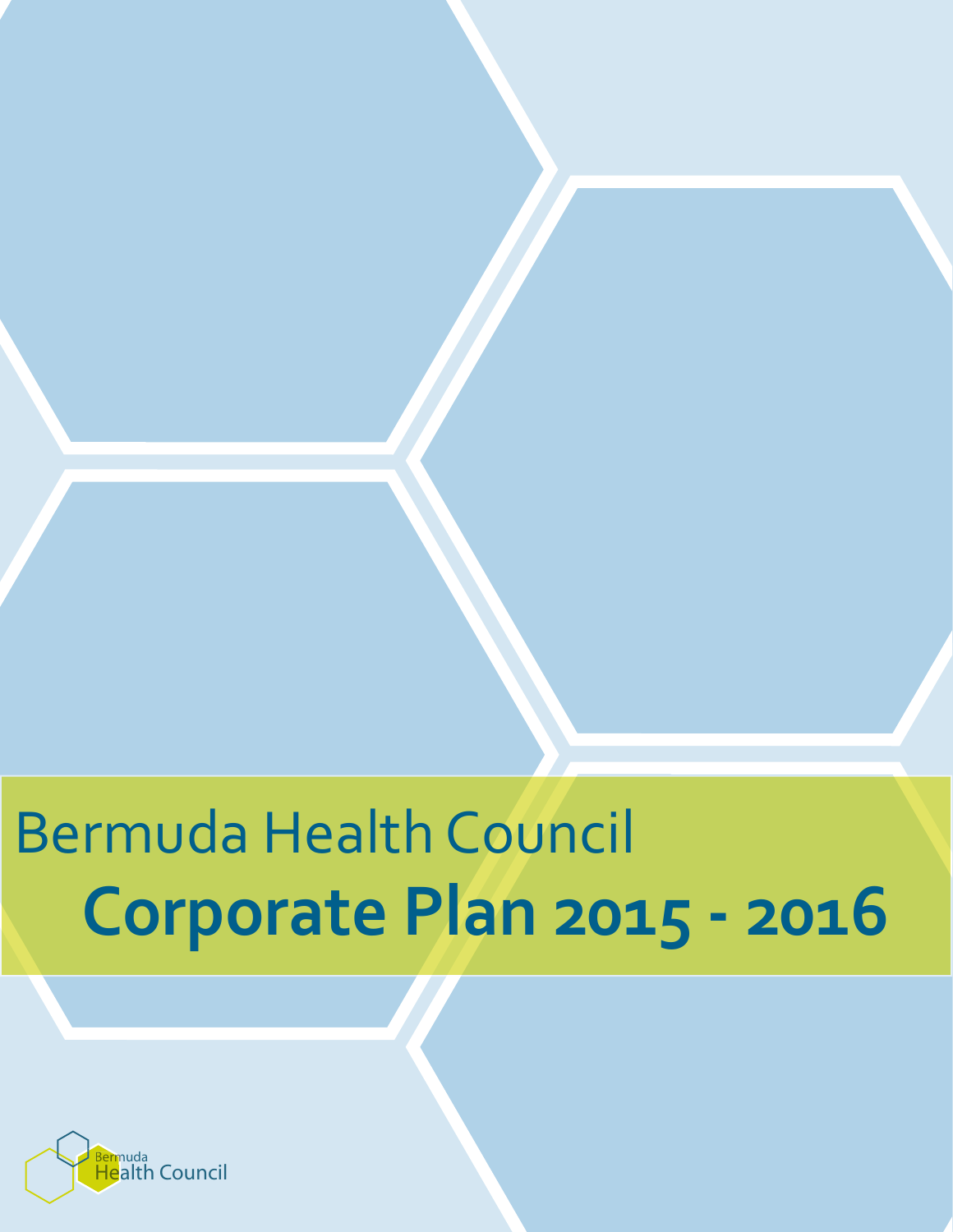# **Bermuda Health Council Corporate Plan 2015-2016**

#### **Contact us:**

If you would like any further information about the Bermuda Health Council, or if you would like to bring a healthcare matter to our attention, we look forward to hearing from you.

#### **Mailing Address:**

PO Box HM 3381 Hamilton HM PX Bermuda

#### **Street Address:**

Sterling House, 3rd Floor 16 Wesley Street Hamilton HM11 Bermuda

#### **Phone:** 292-6420

**Fax:** 292-8067 **Email:** healthcouncil@bhec.bm

#### **Published by:**

Bermuda Health Council (March 2015) Copyright © 2015 Bermuda Health Council

#### **Reference as:**

Bermuda Health Council (2015) Bermuda Health Council Corporate Plan 2015-2016. Bermuda Health Council: Bermuda.

**Printed by:** Bermuda Health Council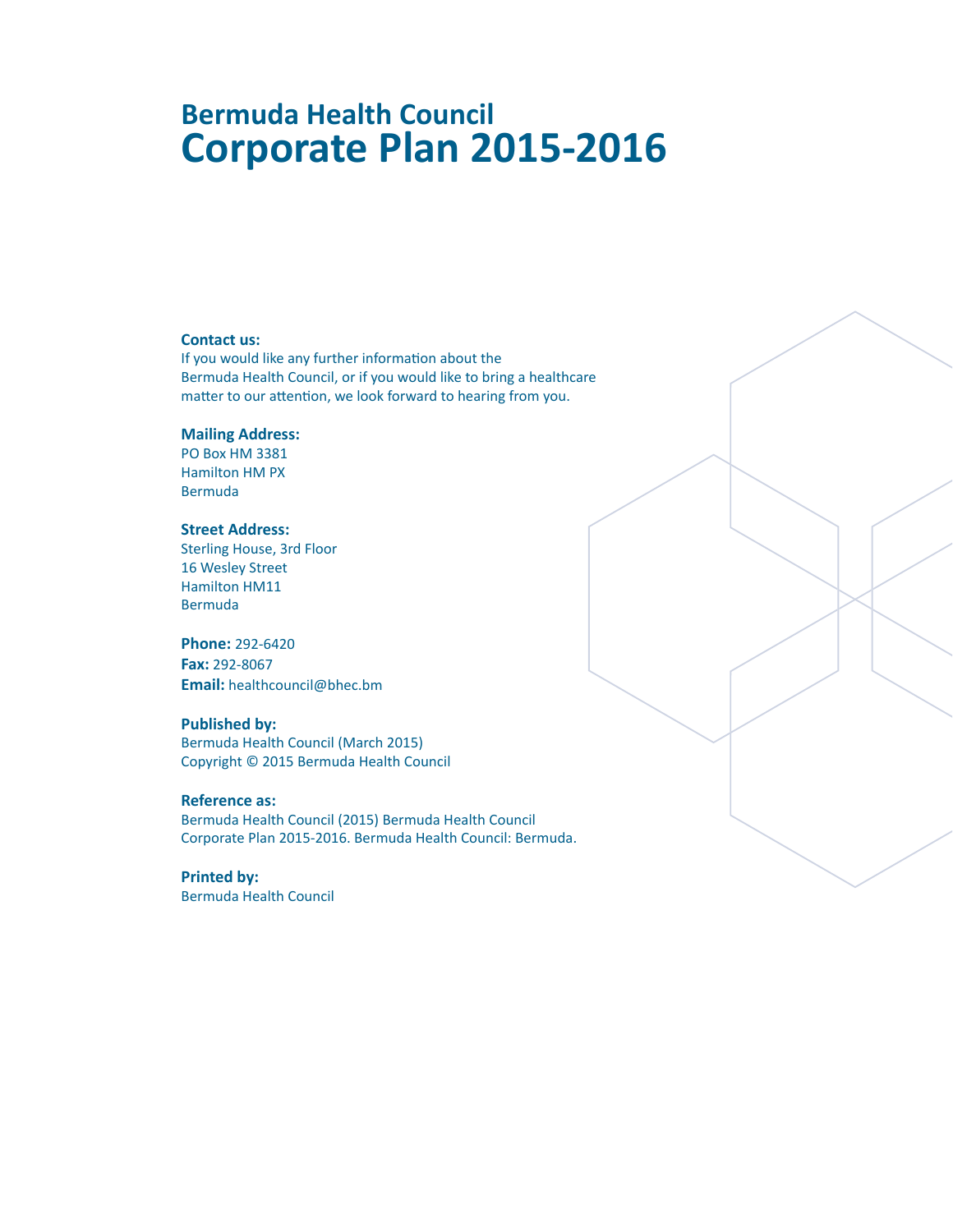

# Bermuda Health Council CORPORATE PLAN 2015/2016

*"Achieving a quality, equitable and sustainable health system"*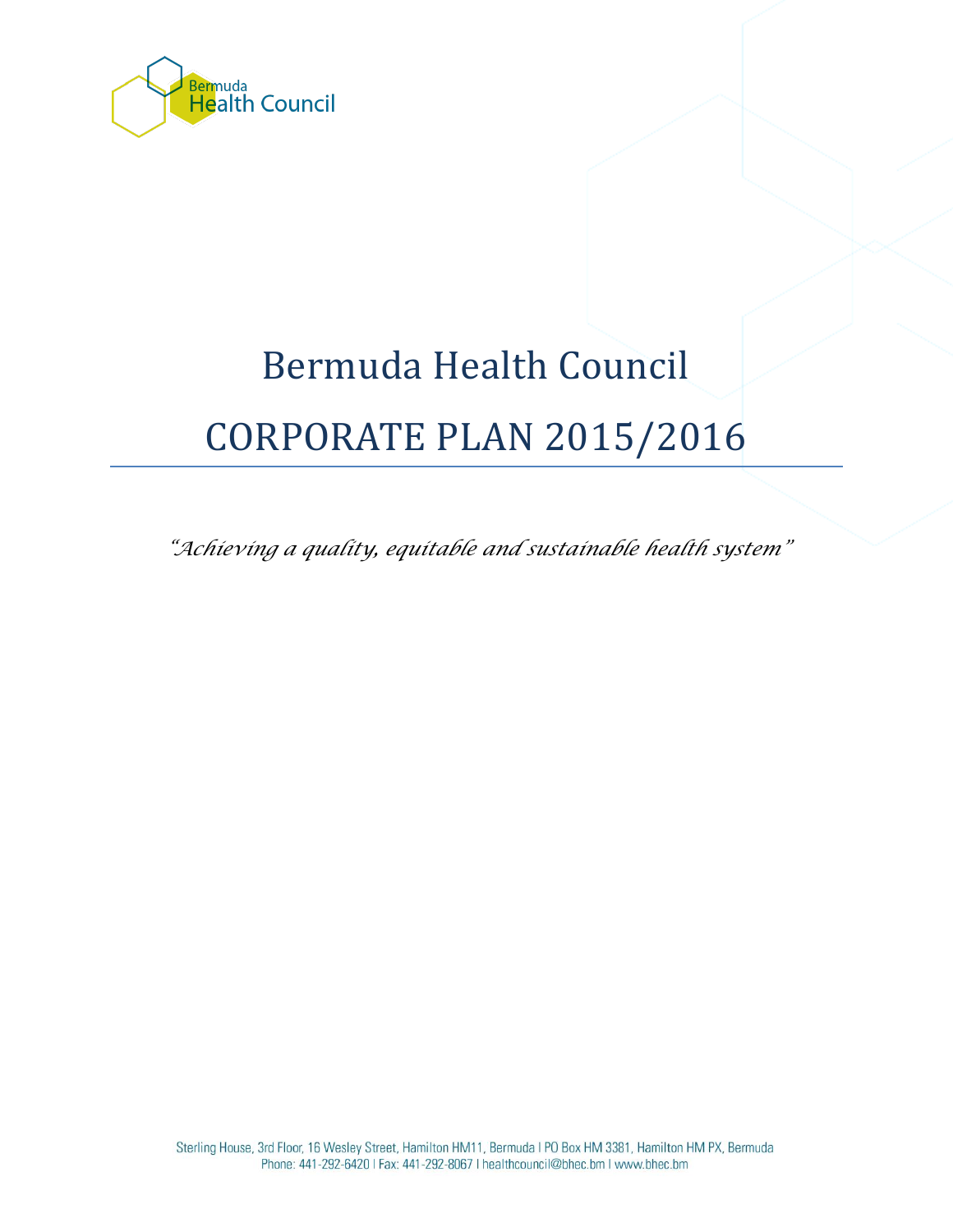# **ABOUT THE HEALTH COUNCIL**

#### **Who we are**

The Bermuda Health Council was established by the Bermuda Health Council Act 2004 with the purpose and **Mission** *to regulate, coordinate and enhance the delivery of health services.*

The Health Council came into operation in 2006. Key achievements since then have focused on the publication of seminal reports and analyses of health system performance to enable evidence-based policy decisions, oversight of the mandated package of health insurance, and enhancing the regulatory framework for healthcare locally.

Our ultimate **Vision** is *to achieve a quality, equitable and sustainable health system.*

## **Why we exist**

The Bermuda Health Council exists to improve health system performance and population health outcomes by regulating, coordinating and enhancing the delivery of health services in our community.

The Health Council seeks to work with all relevant stakeholders to ensure residents enjoy good quality, affordable healthcare, while assuring the financial sustainability of the health system. We also work to enhance the regulatory framework for healthcare in order to assure a sound standard of care and patient safety.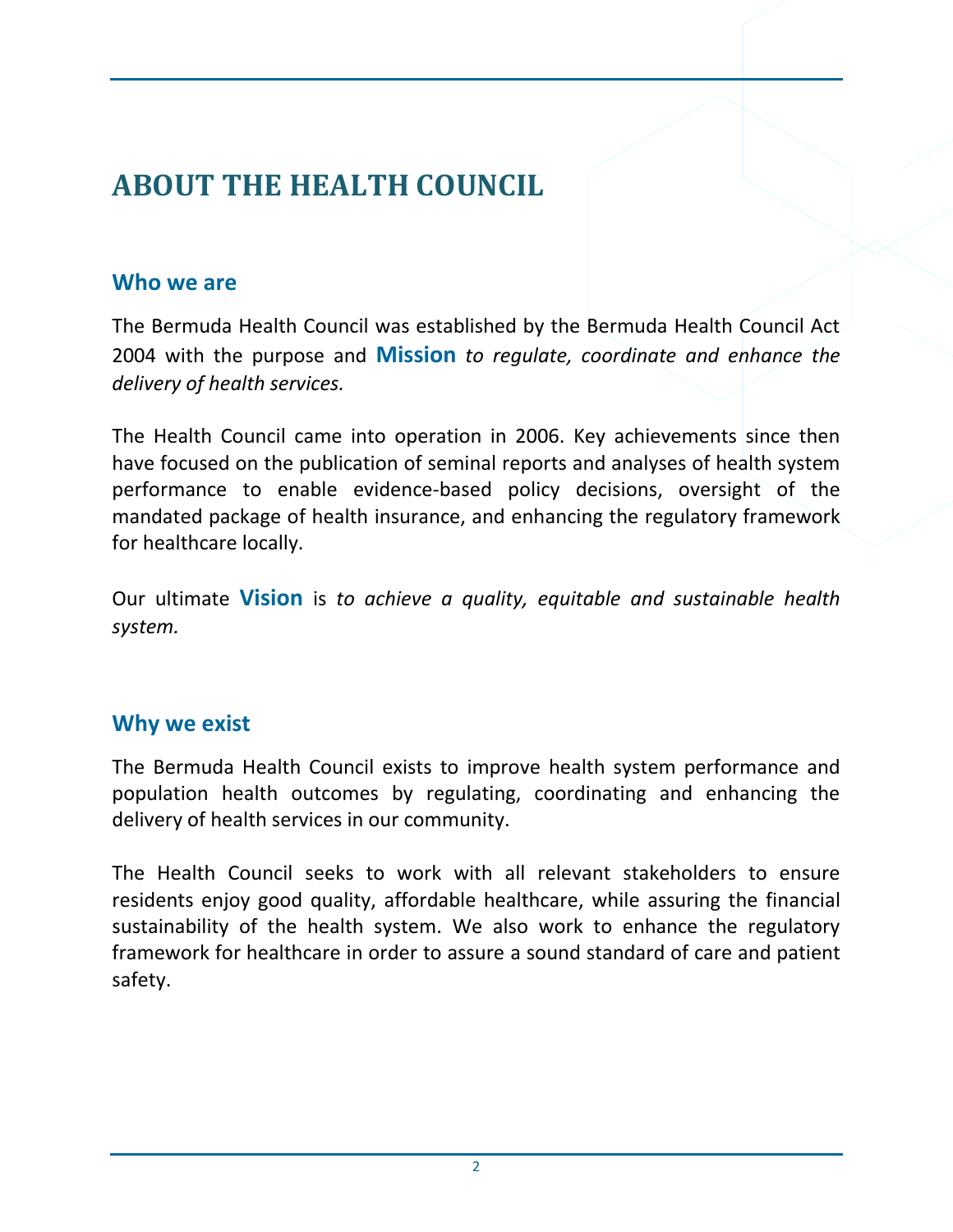## **What we do**

The Health Council provides oversight of Bermuda's health system in many ways. Our core tasks include to:

- $\cdot$  Enhance the regulation of health service providers and health professionals
- $\cdot$  Enforce employers' compliance with health insurance obligations
- $\cdot$  Review the Standard Premium Rate annually
- **↓** License health insurers and Approved Schemes
- **Set services and fees regulated by the Health Council**
- Advise the Minister of Health on a wide range of health issues
- $\cdot$  Identify ways to enhance the financial sustainability of the health system
- $\cdot$  Work proactively to assure the health system can meet the needs of Bermuda's residents

# **OUR PRIORITIES**

The Council's work is organized around four **Priority Areas**, in order to meet our legislative mandate. All activities under these priority areas seek to promote quality, contain costs, and ensure accountability and collaboration across the health system. This supports and is in line with the health system values set out by the Ministry of Health, Seniors and the Environment. The priority areas are:

- **Care quality and standards**
- **Regulation**
- **Finance and economics**
- **Accountability**

This Corporate Plan sets out the objectives we will focus on during the fiscal year 2015/16, based on the four priority areas. The Corporate Plan is published annually as our commitment to accountability, and to ensure open communication with our stakeholders and healthcare partners.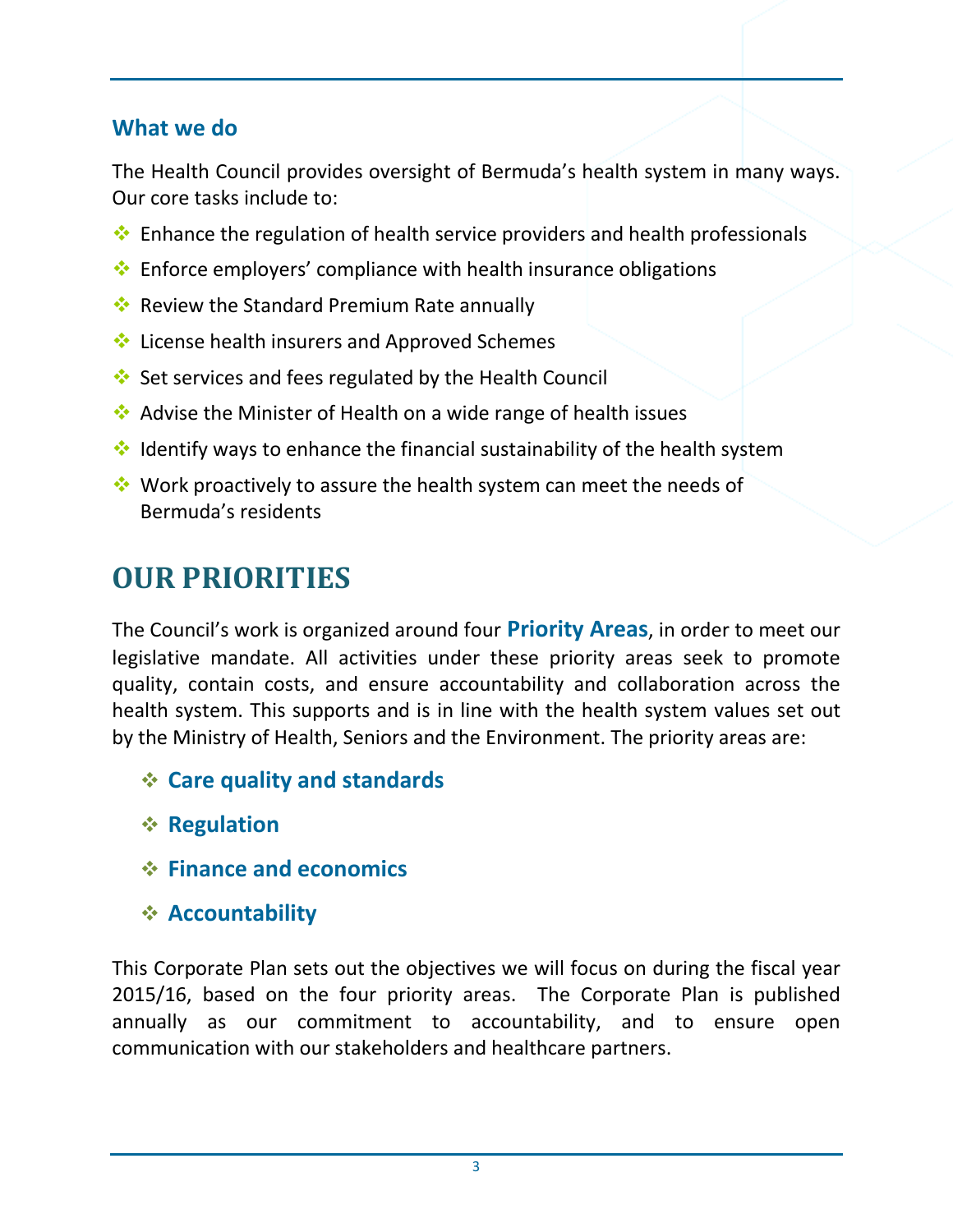# **OBJECTIVES FOR THE FISCAL YEAR**

## **Care Quality & Standards**

- **1.** Enhance regulation of health professionals by monitoring licensing, certification, standards and codes of practice to assure the quality of healthcare provided
- **2.** Develop standards of practice for regulated health professions in collaboration with statutory bodies to enhance the quality of healthcare provision
- **3.** Introduce standardized clinical guidelines to enhance the quality of healthcare provision
- **4.** Address financially vested self-referrals across the health system to prevent unwarranted utilization of health services
- **5.** Monitor order rates of diagnostic tests to enable provider education of utilization patterns
- **6.** Support roll-out of new 2015 Standard Health Benefits to enable cost-efficient utilization of benefits by indigent persons with chronic non-communicable diseases and for select post-acute care patients

### **Regulation**

**7.** Enforce compliance with the Health Insurance (Health Service Providers and Insurers) (Claims) Regulations 2012 to ensure patients are not charged upfront and prompt reimbursement of electronic claims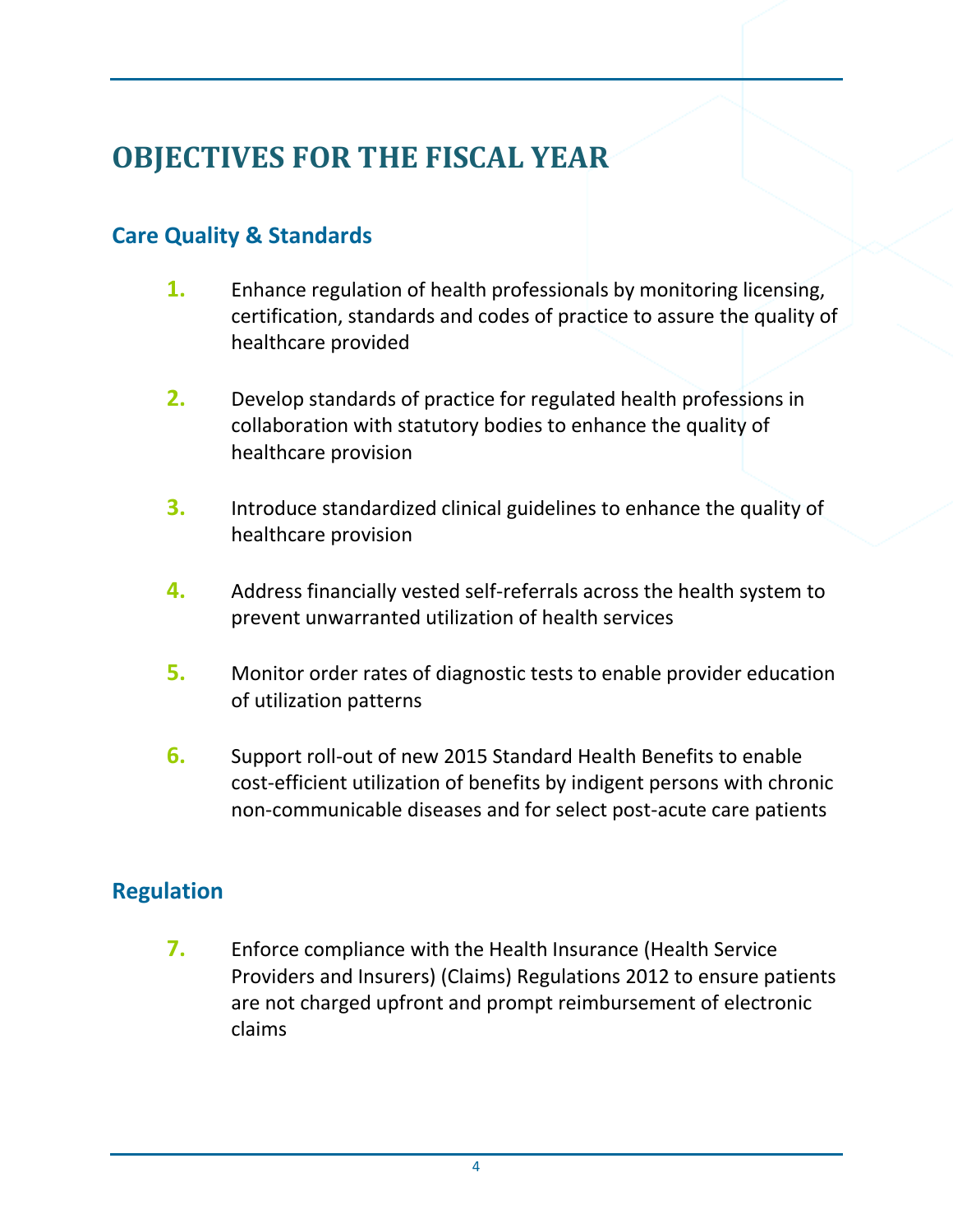- **8.** Monitor and enforce employers' compliance with the Health Insurance Act 1970 to ensure delinquent employers are identified and meet legal obligations
- **9.** Establish the infrastructure to implement a unique patient identifier across the health system to improve information exchange
- **10.** Establish mechanisms to regulate health service providers (businesses) in accordance with Section 13 of the Health Council Act to enable health system planning and quality controls
- **11.** License health insurers for 2016 to ensure insurers are compliant with the Health Insurance Act 1970 requirements
- **12.** License approved Standard Health Benefit providers to assure quality and patient safety
- **13.** Manage and monitor health system complaints and queries to the Health Council

## **Health System Financing and Economics**

- **14.** Determine mechanisms to reduce fragmentation in health system financing, in order to improve efficiency and sustainability
- **15.** Develop new standard health benefits to induce more efficient use of healthcare resources
- **16.** Conduct Actuarial Review to recommend the Standard Premium Rate for 2016/17 to the Ministry of Health and Environment
- **17.** Publish annual National Health Accounts Report to monitor finance and expenditure trends across Bermuda's health system